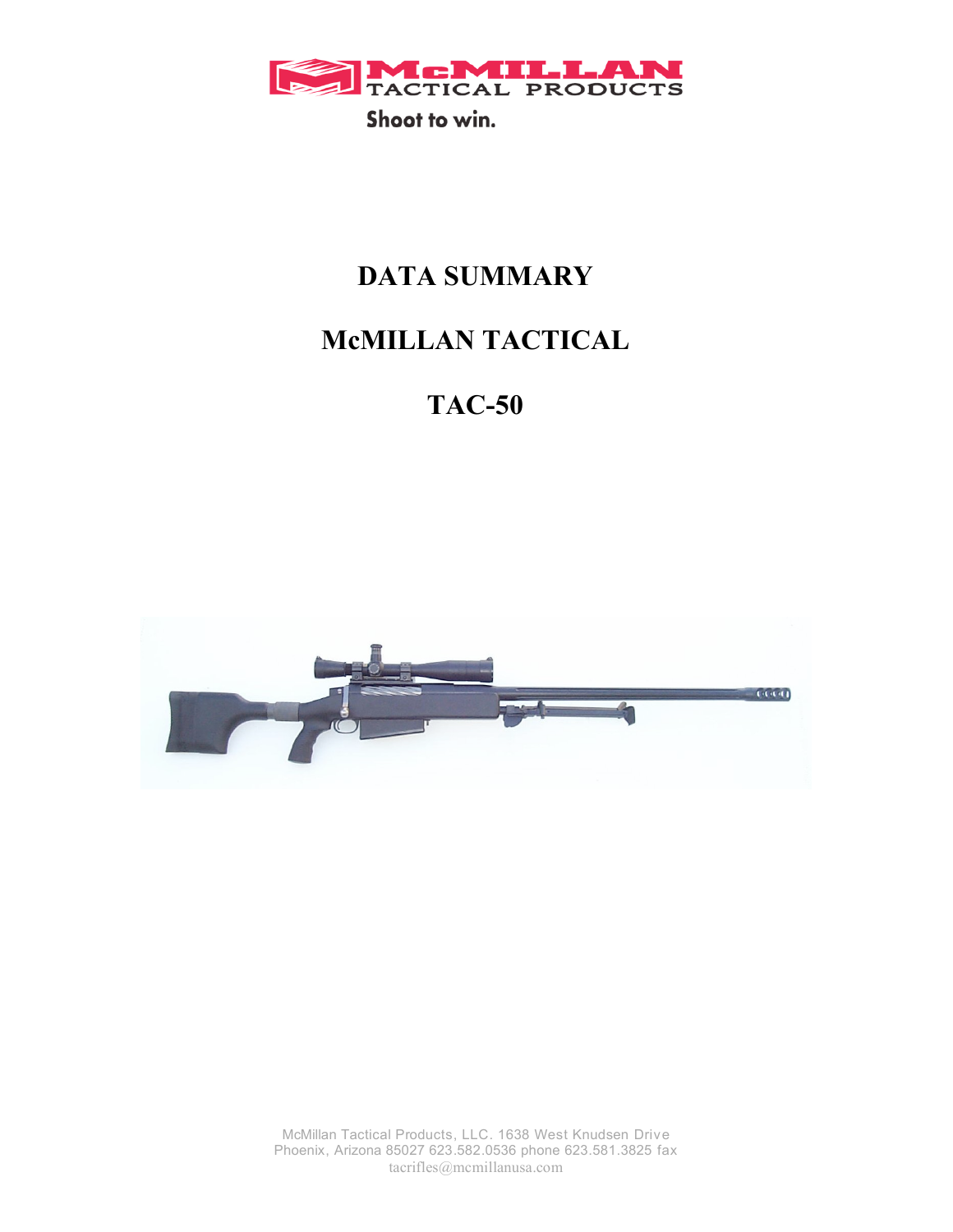

#### EQUIPMENT INTRODUCTION

#### PURPOSE

The McMillan Tac-50 Tactical Sniper Rifle System with Accessories provides especially trained personnel with the capability to effectively perform the tasks of a sniper, for combat and internal security operations. The rifle system can also be used in both advanced regional and national sniper competitions.

#### DESCRIPTION

The McMillan Tac-50 Tactical Sniper Rifle System is a heavy barrel, manually operated, bolt action, detachable box magazine fed system with 5 shot capacity. It is fitted with a detachable "Tac-50" McMillan Fiberglass Stock and butt spacer system with pistol grip, specifically designed for use with a bipod.

The system utilizes a Remington type trigger set to 3.5 lbs, with an optional Jewell trigger assembly upon request. The McMillan barrel is a match grade fluted stainless steel barrel. All metal parts are finished with a matte black corrosion resistant polymer finish.

The McMillan Tac-50 Tactical Sniper System with a Nightforce "NXS"  $8 - 32 \times 56$ mm Mil Dot Telescope or the Leupold 16X Mil Dot Telescope is capable of 1/2 MOA in the hands of qualified snipers with applicable match ammunition.

#### **IDENTIFICATION**

#### **TECHNICAL SPECIFICATIONS**

McMillan Tactical Products, LLC. 1638 West Knudsen Drive Phoenix, Arizona 85027 623.582.0536 phone 623.581.3825 fax tacrifles@mcmillanusa.com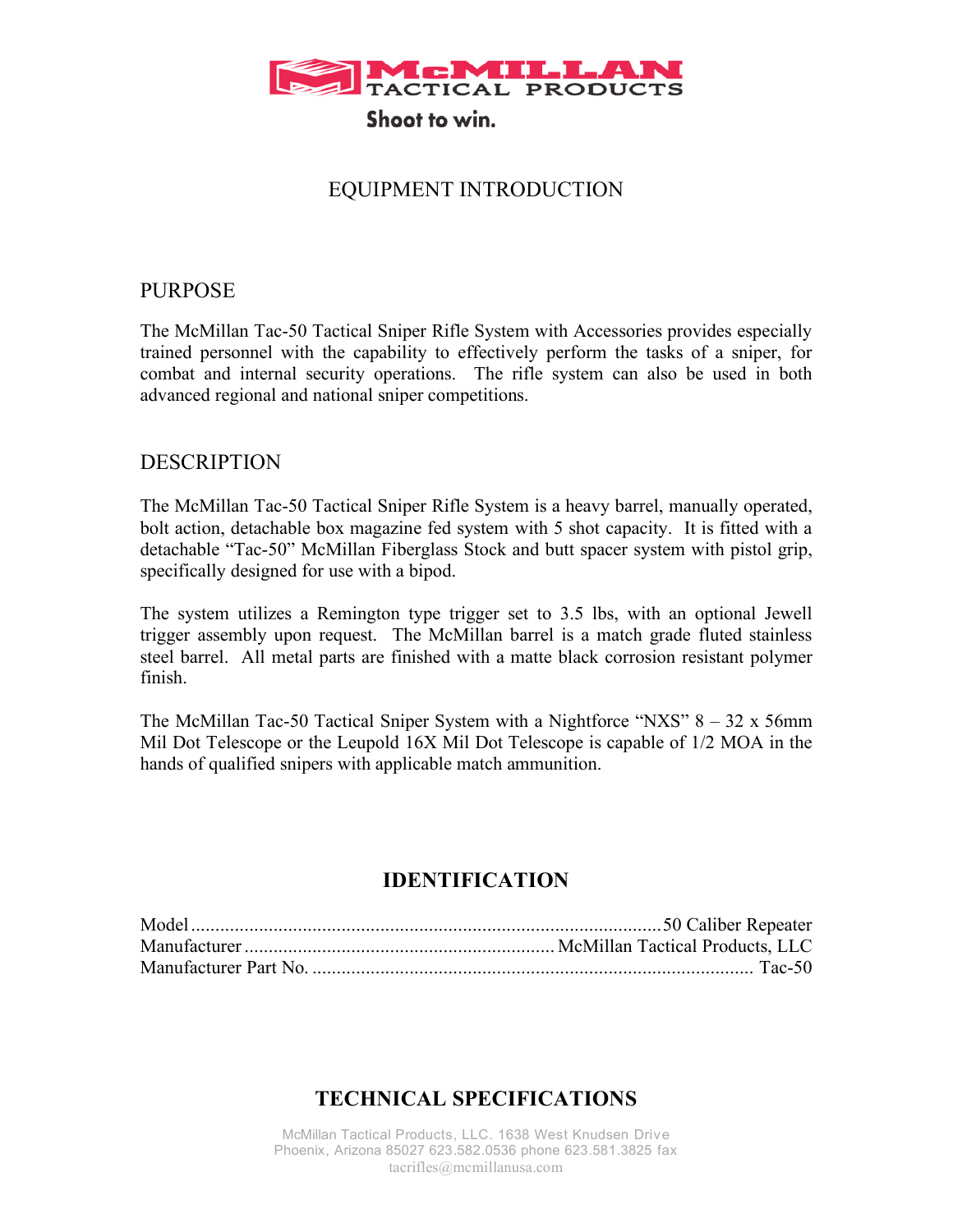

### PHYSICAL DATA

| Main Equipment |  |
|----------------|--|
|                |  |
|                |  |

#### **OPERATING DATA**

#### **BARREL DATA**

#### **RIFLING PARTICULARS**

#### **TRIGGER DATA**

#### **STOCK DATA**

McMillan Tactical Products, LLC. 1638 West Knudsen Drive Phoenix, Arizona 85027 623.582.0536 phone 623.581.3825 fax  $tacrifles@memillanusa.com$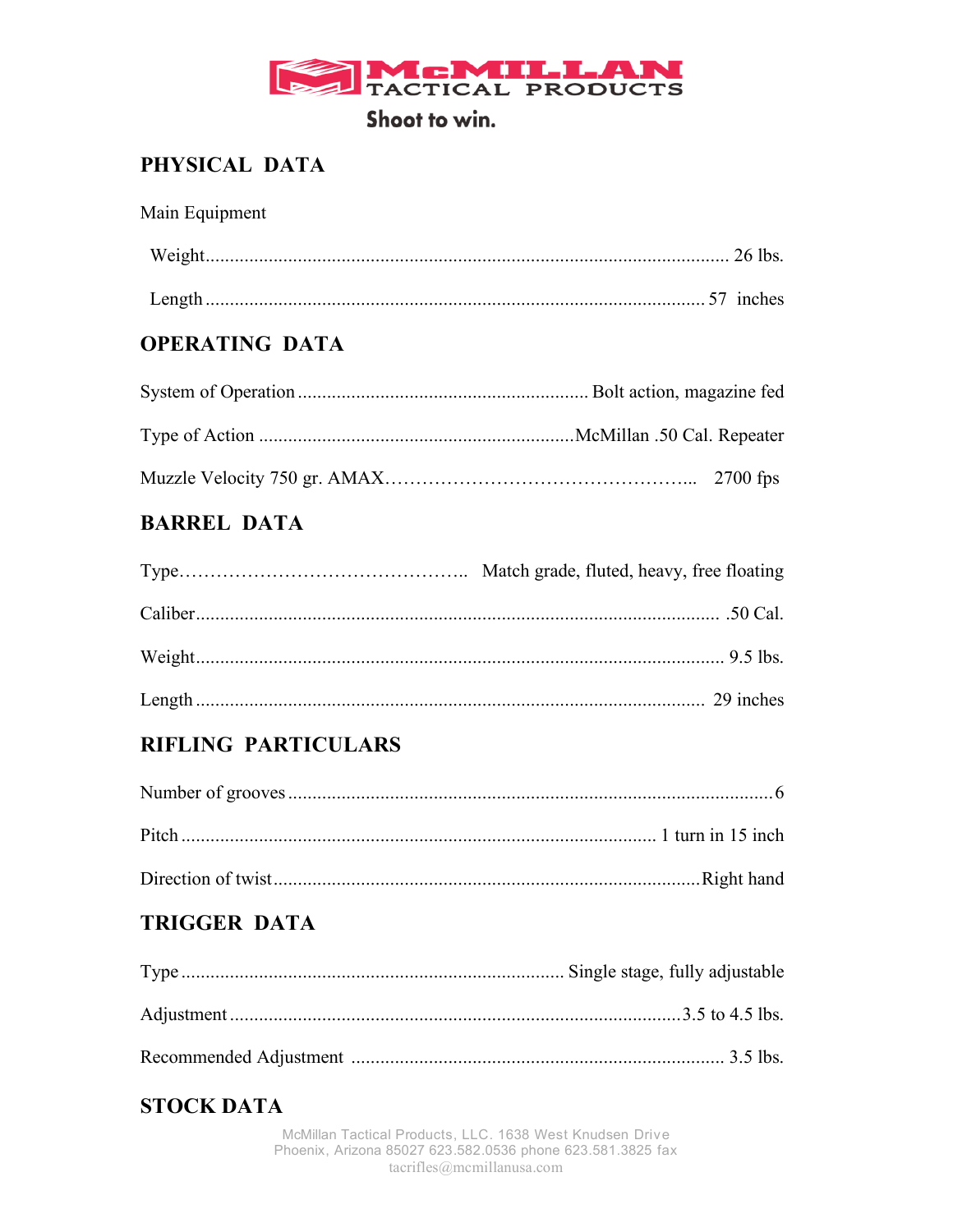# TACTICAL PRODUCTS

#### Shoot to win.

| <b>Specifics</b> |                           |
|------------------|---------------------------|
|                  |                           |
|                  | $2 \omega$ .25 inch Thick |
|                  |                           |

### **MAGAZINE DATA**

| . `anacıtı |  |  |
|------------|--|--|
|------------|--|--|

### **GAUGE SPECIFICATIONS**

| Headspace                |  |
|--------------------------|--|
|                          |  |
|                          |  |
| Striker protrusion       |  |
|                          |  |
|                          |  |
| Firing pin hole diameter |  |
|                          |  |
|                          |  |